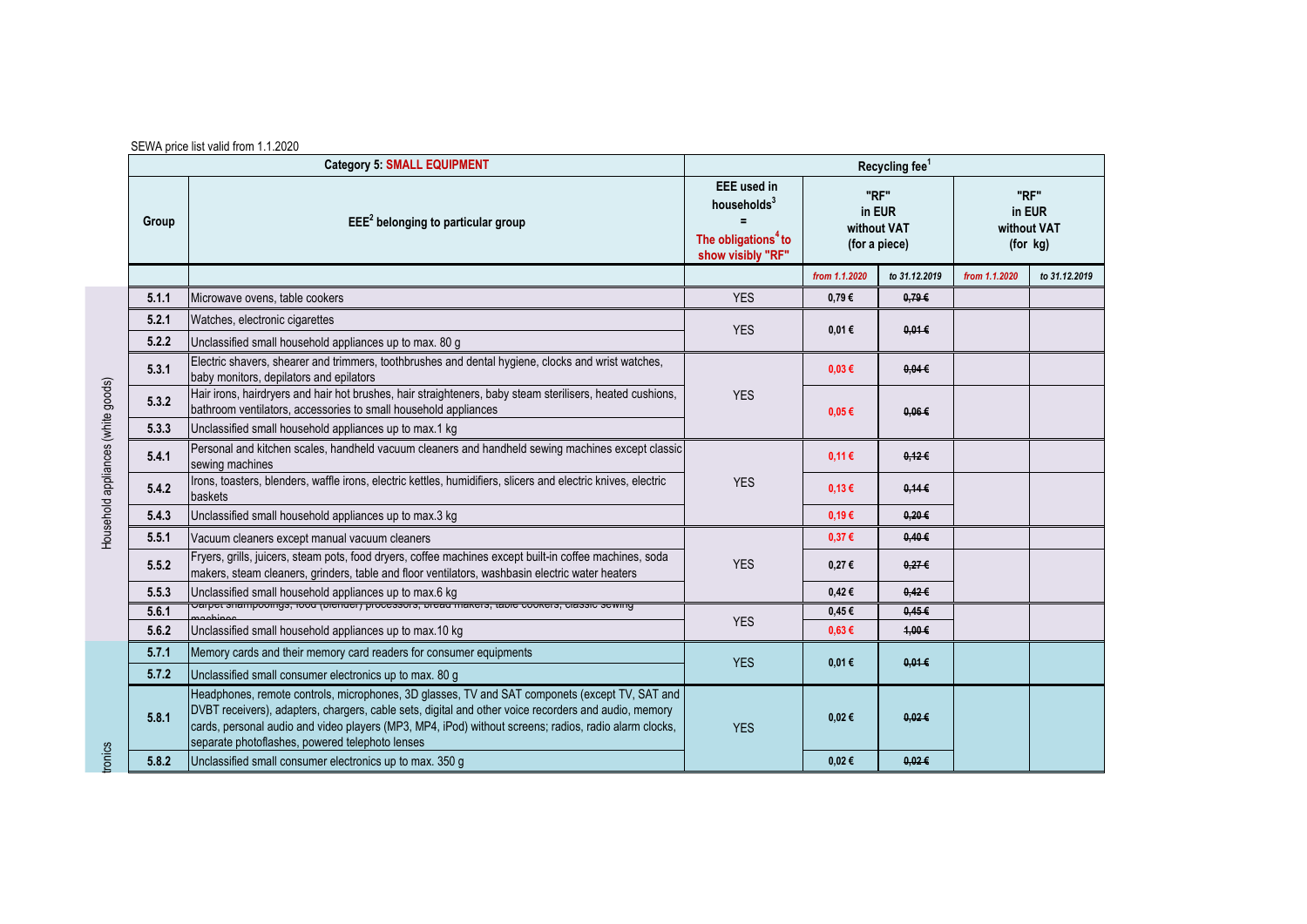| SEWA price list valid from 1.1.2020 |  |  |  |
|-------------------------------------|--|--|--|
|-------------------------------------|--|--|--|

|                                          |        | <b>Category 5: SMALL EQUIPMENT</b>                                                                                                                                                                                                                                                                     | Recycling fee <sup>1</sup>                                                                                                                              |               |                 |                                           |               |
|------------------------------------------|--------|--------------------------------------------------------------------------------------------------------------------------------------------------------------------------------------------------------------------------------------------------------------------------------------------------------|---------------------------------------------------------------------------------------------------------------------------------------------------------|---------------|-----------------|-------------------------------------------|---------------|
|                                          | Group  | $EEE2$ belonging to particular group                                                                                                                                                                                                                                                                   | <b>EEE</b> used in<br>"RF"<br>households <sup>3</sup><br>in EUR<br>without VAT<br>The obligations <sup>4</sup> to<br>(for a piece)<br>show visibly "RF" |               |                 | "RF"<br>in EUR<br>without VAT<br>(for kg) |               |
|                                          |        |                                                                                                                                                                                                                                                                                                        |                                                                                                                                                         | from 1.1.2020 | to 31.12.2019   | from 1.1.2020                             | to 31.12.2019 |
| Consumer elect                           | 5.9.1  | Cameras and video cameras, portable radios, portable DVD players                                                                                                                                                                                                                                       |                                                                                                                                                         | $0.06 \in$    | 0.07E           |                                           |               |
|                                          | 5.9.2  | TV indoor antennas, audio and video car components (car radios, CD changers, amplifiers,<br>subwoofers, loudspeakers, monitors), portable loudspeakers                                                                                                                                                 | <b>YES</b>                                                                                                                                              | $0.09 \in$    | 0,116           |                                           |               |
|                                          | 5.9.3  | Unclassified small consumer electronics up to max. 1,5 kg                                                                                                                                                                                                                                              |                                                                                                                                                         |               |                 |                                           |               |
|                                          | 5.10.1 | DVD, Blu-ray players, satellite and DVB-T receivers, multimedia centers, docking stations                                                                                                                                                                                                              | <b>YES</b>                                                                                                                                              | 0,07€         | 0.08E           |                                           |               |
|                                          | 5.10.2 | Unclassified small consumer electronics up to max. 3 kg                                                                                                                                                                                                                                                |                                                                                                                                                         | 0,20€         | $0.20 \in$      |                                           |               |
|                                          | 5.11.1 | HiFi components (amplifiers, receivers, tuners, CD players, record players, cassette recorders), data<br>projectors, small electric and electronic musical instruments and accessories                                                                                                                 | <b>YES</b>                                                                                                                                              | 0,48€         | $0.50 \in$      |                                           |               |
|                                          | 5.11.2 | Unclassified small consumer electronics up to max. 5 kg                                                                                                                                                                                                                                                |                                                                                                                                                         | $0,32 \in$    | $0.51 \in$      |                                           |               |
|                                          | 5.12.1 | Small luminaries for non-household use up to max. 1 kg                                                                                                                                                                                                                                                 | <b>NO</b>                                                                                                                                               | $0.05 \in$    | 0.06E           |                                           |               |
|                                          | 5.12.2 | Small household luminaries up to max. 1 kg                                                                                                                                                                                                                                                             | <b>YES</b>                                                                                                                                              | $0,05 \in$    | $0,06 \in$      |                                           |               |
| Luminaries                               | 5.13.1 | Small luminaries for non-household use up to max. 5 kg                                                                                                                                                                                                                                                 | <b>NO</b>                                                                                                                                               | $0,22 \in$    | $0,24 \in$      |                                           |               |
|                                          | 5.13.2 | Small household luminaries up to max. 5 kg                                                                                                                                                                                                                                                             | <b>YES</b>                                                                                                                                              | $0,22 \in$    | $0,24 \in$      |                                           |               |
|                                          | 5.14.1 | Cordless tools (drills, screwdrivers, staplers, scissors for grass and fence, pruning saw)                                                                                                                                                                                                             |                                                                                                                                                         | 0,12€         | $0,12 \in$      |                                           |               |
|                                          | 5.14.2 | Grinders except bench grinders, chargers, industrial guns, accessories for electric tools                                                                                                                                                                                                              | <b>YES</b>                                                                                                                                              | 0,15€         | 0,18E           |                                           |               |
|                                          | 5.14.3 | Unclassified small electric and electronic tools up to max. 3 kg                                                                                                                                                                                                                                       |                                                                                                                                                         | 0,19€         | 0,196           |                                           |               |
|                                          | 5.15.1 | Drills, milling machines, routers, electric planers, all-purpose tools, submersible and barrel pumps<br>except other kinds of pumps (cat. 4)                                                                                                                                                           | <b>YES</b>                                                                                                                                              | 0,42€         | $0.52 \epsilon$ |                                           |               |
|                                          | 5.15.2 | Unclassified small electric and electronic tools up to max. 6 kg                                                                                                                                                                                                                                       |                                                                                                                                                         | 0,42€         | 0.58E           |                                           |               |
| Electric and electronic devices          | 5.16.1 | Bench grinders, garden pressure and sludge pumps, except submersible and barrel pumps, all-purpose<br>blowers, electrode welding machines except CO2 welding machines                                                                                                                                  | <b>YES</b>                                                                                                                                              | 1,00 €        | 4,336           |                                           |               |
|                                          | 5.16.2 | Unclassified small electric and electronic tools up to max.15 kg                                                                                                                                                                                                                                       |                                                                                                                                                         | 1,20€         | 4,50€           |                                           |               |
|                                          | 5.17.1 | Sports watches, heart rate monitors, pedometers, tourist lamps and lights, headlamps, remote control<br>cars, planes and other remote control toys, sound toys, pocket digital toys, motors, transmitters and<br>other gaming accessories, gaming devices (joysticks, steering wheels, gamepads, etc.) | <b>YES</b>                                                                                                                                              | 0,01€         | $0.01 \in$      |                                           |               |
| ys, sports and recreational<br>equipment | 5.17.2 | Unclassified toys and leisure and sports equipment up to max. 1 kg                                                                                                                                                                                                                                     |                                                                                                                                                         | 0.05E         | 0.06E           |                                           |               |
|                                          | 5.18.1 | Electronic building kits                                                                                                                                                                                                                                                                               |                                                                                                                                                         | $0.05 \in$    | $0.09 \in$      |                                           |               |
|                                          | 5.18.2 | Unclassified toys and leisure and sports equipment up to max. 3 kg                                                                                                                                                                                                                                     | <b>YES</b>                                                                                                                                              | 0.19E         | $0.25 \in$      |                                           |               |
|                                          | 5.19.1 | Electric trains and car racing sets, game consoles                                                                                                                                                                                                                                                     | <b>YES</b>                                                                                                                                              | $0,22 \in$    | $0,27 \in$      |                                           |               |